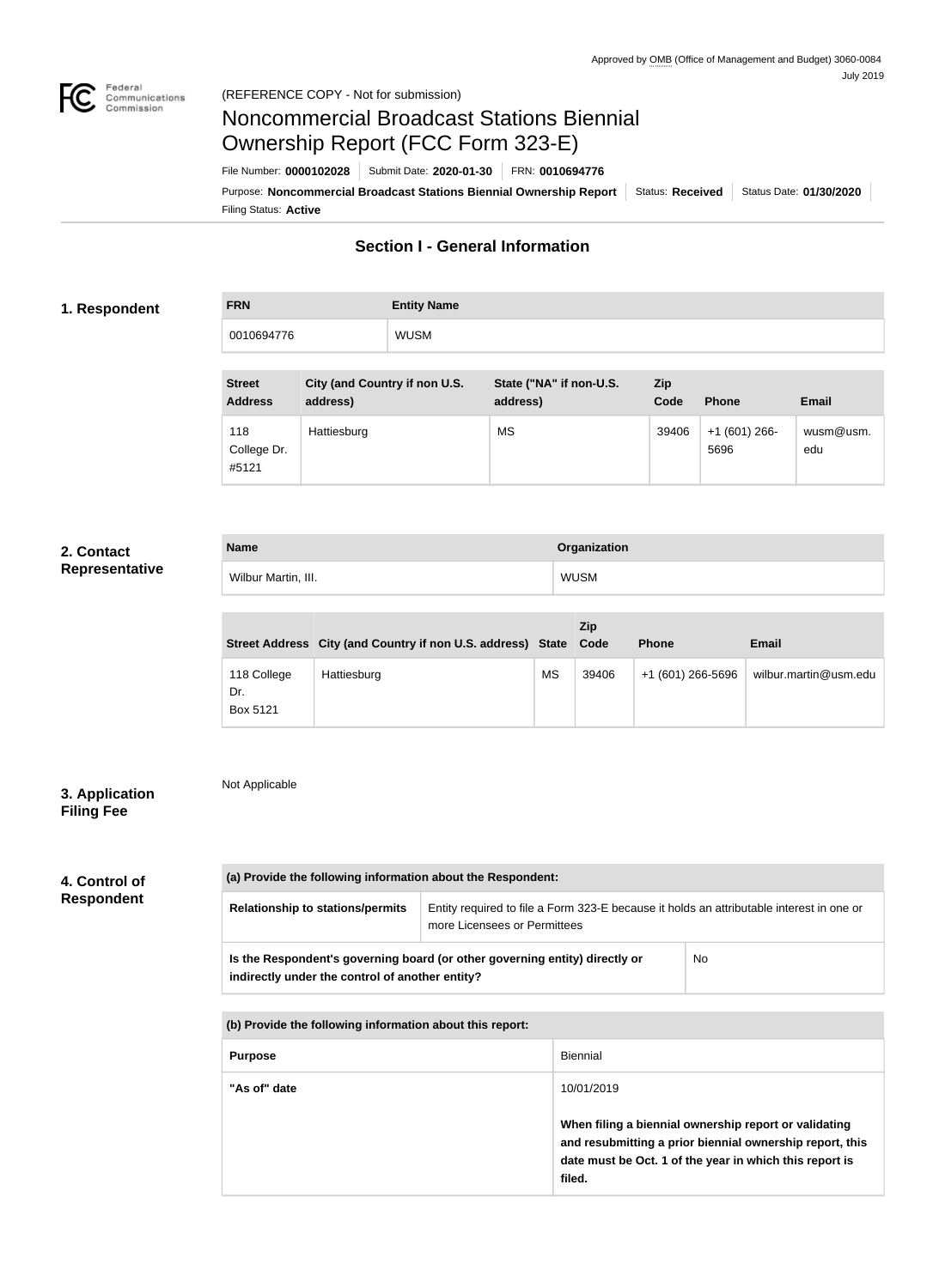**Respondent is filing this report to cover the following Licensee(s) and station(s):**

| <b>Licensee/Permittee Name</b> |                  |                    |  | <b>FRN</b>   |                |  |
|--------------------------------|------------------|--------------------|--|--------------|----------------|--|
| <b>WUSM</b>                    |                  | 0010694776         |  |              |                |  |
|                                |                  |                    |  |              |                |  |
| Fac. ID No.                    | <b>Call Sign</b> | <b>City</b>        |  | <b>State</b> | <b>Service</b> |  |
| 69214                          | WUSM-FM          | <b>HATTIESBURG</b> |  | MS           | FM             |  |

# **Section II – Biennial Ownership Information**

| 1.47 C.F.R.<br><b>Section 73.3613</b><br><b>Documents</b>                                                                                                         | Not Applicable.                                                                                                                                                                                                                                                                                                                                                                                                                                                                                                                                                                                                                                                                                                                                                                     | Licensee Respondents that hold authorizations for one or more full power television, AM, and/or FM stations should list all<br>contracts and other instruments set forth in 47 C.F.R. Section 73.3613(a) through (c) for the facility or facilities listed on this<br>report. If the agreement is a network affiliation agreement, check the appropriate box. Otherwise, select "Other." Non-Licensee<br>Respondents should select "Not Applicable" in response to this question. |                                                                                                                                                                                                                                                                                                                                                                                                                                                                                                                                                  |  |  |
|-------------------------------------------------------------------------------------------------------------------------------------------------------------------|-------------------------------------------------------------------------------------------------------------------------------------------------------------------------------------------------------------------------------------------------------------------------------------------------------------------------------------------------------------------------------------------------------------------------------------------------------------------------------------------------------------------------------------------------------------------------------------------------------------------------------------------------------------------------------------------------------------------------------------------------------------------------------------|-----------------------------------------------------------------------------------------------------------------------------------------------------------------------------------------------------------------------------------------------------------------------------------------------------------------------------------------------------------------------------------------------------------------------------------------------------------------------------------|--------------------------------------------------------------------------------------------------------------------------------------------------------------------------------------------------------------------------------------------------------------------------------------------------------------------------------------------------------------------------------------------------------------------------------------------------------------------------------------------------------------------------------------------------|--|--|
| 2. Ownership<br><b>Interests</b><br>Leave the percentage of total assets (Equity Debt Plus) field blank for an interest holder unless that interest holder has an | (a) Ownership Interests. This Question requires Respondents to enter detailed information about ownership interests by<br>generating a series of subforms. Answer each question on each subform. The first subform listing should be for the Respondent<br>itself. If the Respondent is not a natural person, also list each of the officers, members of the governing board (or other<br>governing entity), stockholders, and any other persons or entities with a direct attributable interest in the Respondent pursuant<br>to the standards set forth in 47 C.F.R. Section 73.3555. (A "direct" interest is one that is not held through any intervening<br>companies or entities.) List each interest holder with a direct attributable interest in the Respondent separately. |                                                                                                                                                                                                                                                                                                                                                                                                                                                                                   |                                                                                                                                                                                                                                                                                                                                                                                                                                                                                                                                                  |  |  |
|                                                                                                                                                                   | Section 73.3555, Note 2(i).<br>attributable interest in the Licensee(s) for which the report is being submitted.                                                                                                                                                                                                                                                                                                                                                                                                                                                                                                                                                                                                                                                                    |                                                                                                                                                                                                                                                                                                                                                                                                                                                                                   | attributable interest in the Respondent solely on the basis of the Commission's Equity Debt Plus attribution standard, 47 C.F.R.<br>In the case of vertical or indirect ownership structures, list only those interests in the Respondent that also represent an<br>Entities that are part of an organizational structure that includes holding companies or other forms of indirect ownership must file<br>separate ownership reports. In such a structure do not report, or file a separate report for, any interest holder that does not have |  |  |
|                                                                                                                                                                   | an attributable interest in the Licensee(s) for which the report is being submitted.<br>Please see the Instructions for further detail concerning interests that must be reported in response to this question.<br>The Respondent must provide an FCC Registration Number for each interest holder reported in response to this question.<br>Please see the Instructions for detailed information and guidance concerning this requirement.                                                                                                                                                                                                                                                                                                                                         |                                                                                                                                                                                                                                                                                                                                                                                                                                                                                   |                                                                                                                                                                                                                                                                                                                                                                                                                                                                                                                                                  |  |  |
|                                                                                                                                                                   | <b>Ownership Information</b>                                                                                                                                                                                                                                                                                                                                                                                                                                                                                                                                                                                                                                                                                                                                                        |                                                                                                                                                                                                                                                                                                                                                                                                                                                                                   |                                                                                                                                                                                                                                                                                                                                                                                                                                                                                                                                                  |  |  |
|                                                                                                                                                                   | <b>FRN</b>                                                                                                                                                                                                                                                                                                                                                                                                                                                                                                                                                                                                                                                                                                                                                                          | 0010694776                                                                                                                                                                                                                                                                                                                                                                                                                                                                        |                                                                                                                                                                                                                                                                                                                                                                                                                                                                                                                                                  |  |  |
|                                                                                                                                                                   | <b>Entity Name</b>                                                                                                                                                                                                                                                                                                                                                                                                                                                                                                                                                                                                                                                                                                                                                                  | <b>WUSM</b>                                                                                                                                                                                                                                                                                                                                                                                                                                                                       |                                                                                                                                                                                                                                                                                                                                                                                                                                                                                                                                                  |  |  |
|                                                                                                                                                                   | <b>Address</b>                                                                                                                                                                                                                                                                                                                                                                                                                                                                                                                                                                                                                                                                                                                                                                      | PO Box                                                                                                                                                                                                                                                                                                                                                                                                                                                                            |                                                                                                                                                                                                                                                                                                                                                                                                                                                                                                                                                  |  |  |
|                                                                                                                                                                   |                                                                                                                                                                                                                                                                                                                                                                                                                                                                                                                                                                                                                                                                                                                                                                                     | <b>Street 1</b>                                                                                                                                                                                                                                                                                                                                                                                                                                                                   | 118 College Dr.                                                                                                                                                                                                                                                                                                                                                                                                                                                                                                                                  |  |  |
|                                                                                                                                                                   |                                                                                                                                                                                                                                                                                                                                                                                                                                                                                                                                                                                                                                                                                                                                                                                     | <b>Street 2</b>                                                                                                                                                                                                                                                                                                                                                                                                                                                                   | #5121                                                                                                                                                                                                                                                                                                                                                                                                                                                                                                                                            |  |  |
|                                                                                                                                                                   |                                                                                                                                                                                                                                                                                                                                                                                                                                                                                                                                                                                                                                                                                                                                                                                     | <b>City</b>                                                                                                                                                                                                                                                                                                                                                                                                                                                                       | Hattiesburg                                                                                                                                                                                                                                                                                                                                                                                                                                                                                                                                      |  |  |
|                                                                                                                                                                   |                                                                                                                                                                                                                                                                                                                                                                                                                                                                                                                                                                                                                                                                                                                                                                                     | State ("NA" if non-U.S.<br>address)                                                                                                                                                                                                                                                                                                                                                                                                                                               | <b>MS</b>                                                                                                                                                                                                                                                                                                                                                                                                                                                                                                                                        |  |  |
|                                                                                                                                                                   |                                                                                                                                                                                                                                                                                                                                                                                                                                                                                                                                                                                                                                                                                                                                                                                     | <b>Zip/Postal Code</b>                                                                                                                                                                                                                                                                                                                                                                                                                                                            | 39406                                                                                                                                                                                                                                                                                                                                                                                                                                                                                                                                            |  |  |
|                                                                                                                                                                   |                                                                                                                                                                                                                                                                                                                                                                                                                                                                                                                                                                                                                                                                                                                                                                                     | Country (if non-U.S.<br>address)                                                                                                                                                                                                                                                                                                                                                                                                                                                  | <b>United States</b>                                                                                                                                                                                                                                                                                                                                                                                                                                                                                                                             |  |  |
|                                                                                                                                                                   | <b>Listing Type</b>                                                                                                                                                                                                                                                                                                                                                                                                                                                                                                                                                                                                                                                                                                                                                                 | Respondent                                                                                                                                                                                                                                                                                                                                                                                                                                                                        |                                                                                                                                                                                                                                                                                                                                                                                                                                                                                                                                                  |  |  |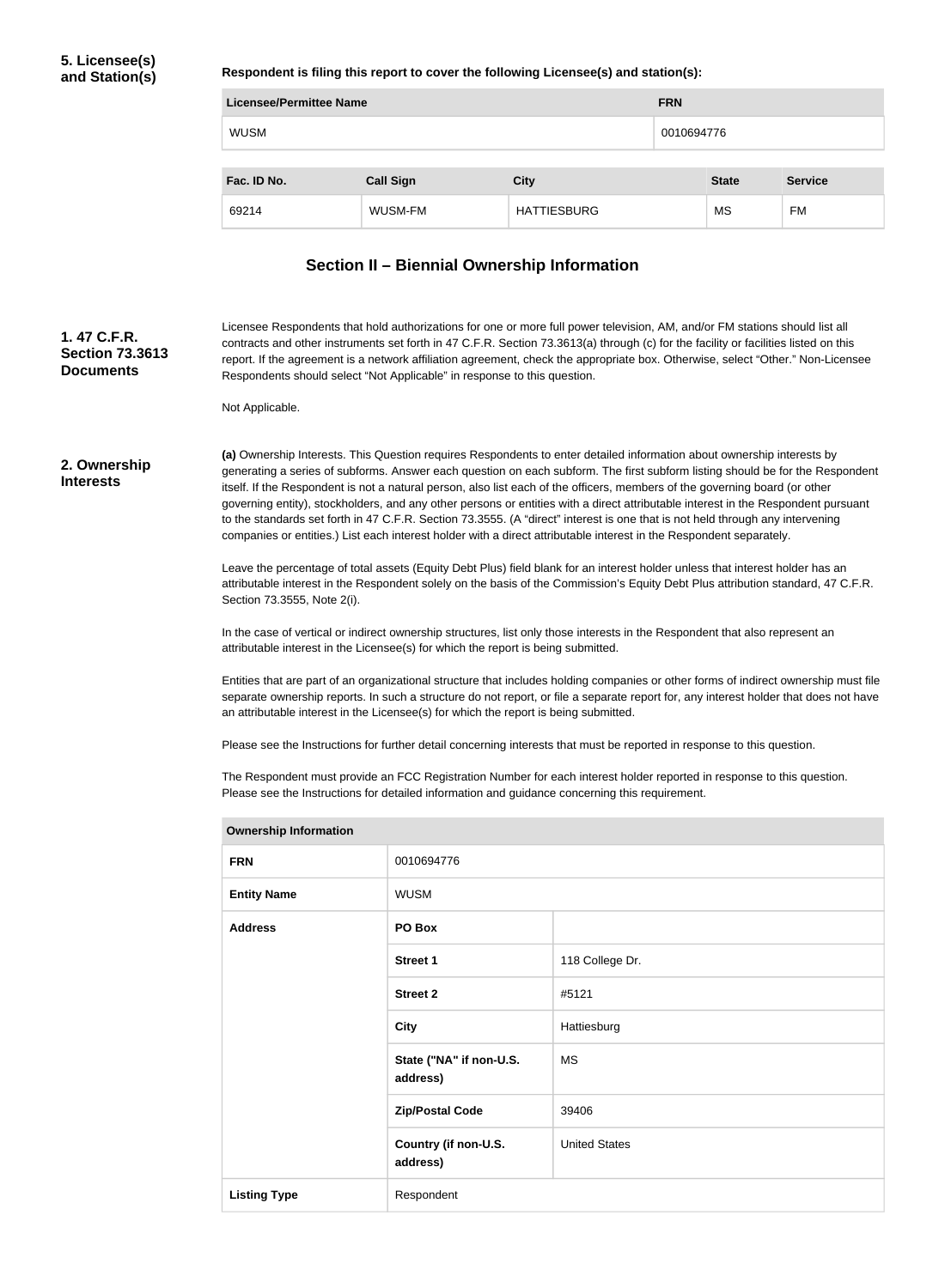| <b>Positional Interests</b><br>(check all that apply)                                | Respondent                                              |         |     |  |
|--------------------------------------------------------------------------------------|---------------------------------------------------------|---------|-----|--|
| <b>Tribal Nation or Tribal</b><br><b>Entity</b>                                      | Interest holder is not a Tribal nation or Tribal entity |         |     |  |
| <b>Interest Percentages</b>                                                          | Voting                                                  | $0.0\%$ |     |  |
| (enter percentage values<br>from 0.0 to 100.0)                                       | <b>Equity</b>                                           | $0.0\%$ |     |  |
|                                                                                      | <b>Total assets (Equity Debt</b><br>Plus)               | $0.0\%$ |     |  |
| Does interest holder have an attributable interest in one or more broadcast stations |                                                         |         | No. |  |

| <b>Ownership Information</b>                                                                                                      |                                           |                                  |  |  |
|-----------------------------------------------------------------------------------------------------------------------------------|-------------------------------------------|----------------------------------|--|--|
| <b>FRN</b>                                                                                                                        | 9990131016                                |                                  |  |  |
| <b>Name</b>                                                                                                                       | Mississippi Public Universities           |                                  |  |  |
| <b>Address</b>                                                                                                                    | PO Box                                    |                                  |  |  |
|                                                                                                                                   | <b>Street 1</b>                           | 3825 Ridgewood Road              |  |  |
|                                                                                                                                   | <b>Street 2</b>                           |                                  |  |  |
|                                                                                                                                   | <b>City</b>                               | Jackson                          |  |  |
|                                                                                                                                   | State ("NA" if non-U.S.<br>address)       | <b>MS</b>                        |  |  |
|                                                                                                                                   | <b>Zip/Postal Code</b>                    | 39211                            |  |  |
|                                                                                                                                   | Country (if non-U.S.<br>address)          | <b>United States</b>             |  |  |
| <b>Listing Type</b>                                                                                                               | Other Interest Holder                     |                                  |  |  |
| <b>Positional Interests</b><br>(check all that apply)                                                                             | <b>Parent Entity</b>                      |                                  |  |  |
| <b>Principal Profession or</b><br><b>Occupation</b>                                                                               | higher learning                           |                                  |  |  |
| By Whom Appointed or<br>Elected                                                                                                   | MS Institutes of Higher Learning          |                                  |  |  |
| Citizenship, Gender,                                                                                                              | <b>Citizenship</b>                        | <b>US</b>                        |  |  |
| <b>Ethnicity, and Race</b><br><b>Information (Natural</b>                                                                         | Gender                                    | Male                             |  |  |
| <b>Persons Only)</b>                                                                                                              | <b>Ethnicity</b>                          | Not Hispanic or Latino           |  |  |
|                                                                                                                                   | Race                                      | Black or African American, White |  |  |
| <b>Interest Percentages</b><br>(enter percentage values                                                                           | Voting                                    | 100.0%                           |  |  |
| from 0.0 to 100.0)                                                                                                                | <b>Equity</b>                             | 100.0%                           |  |  |
|                                                                                                                                   | <b>Total assets (Equity Debt</b><br>Plus) |                                  |  |  |
| Yes<br>Does interest holder have an attributable interest in one or more broadcast stations<br>that do not appear on this report? |                                           |                                  |  |  |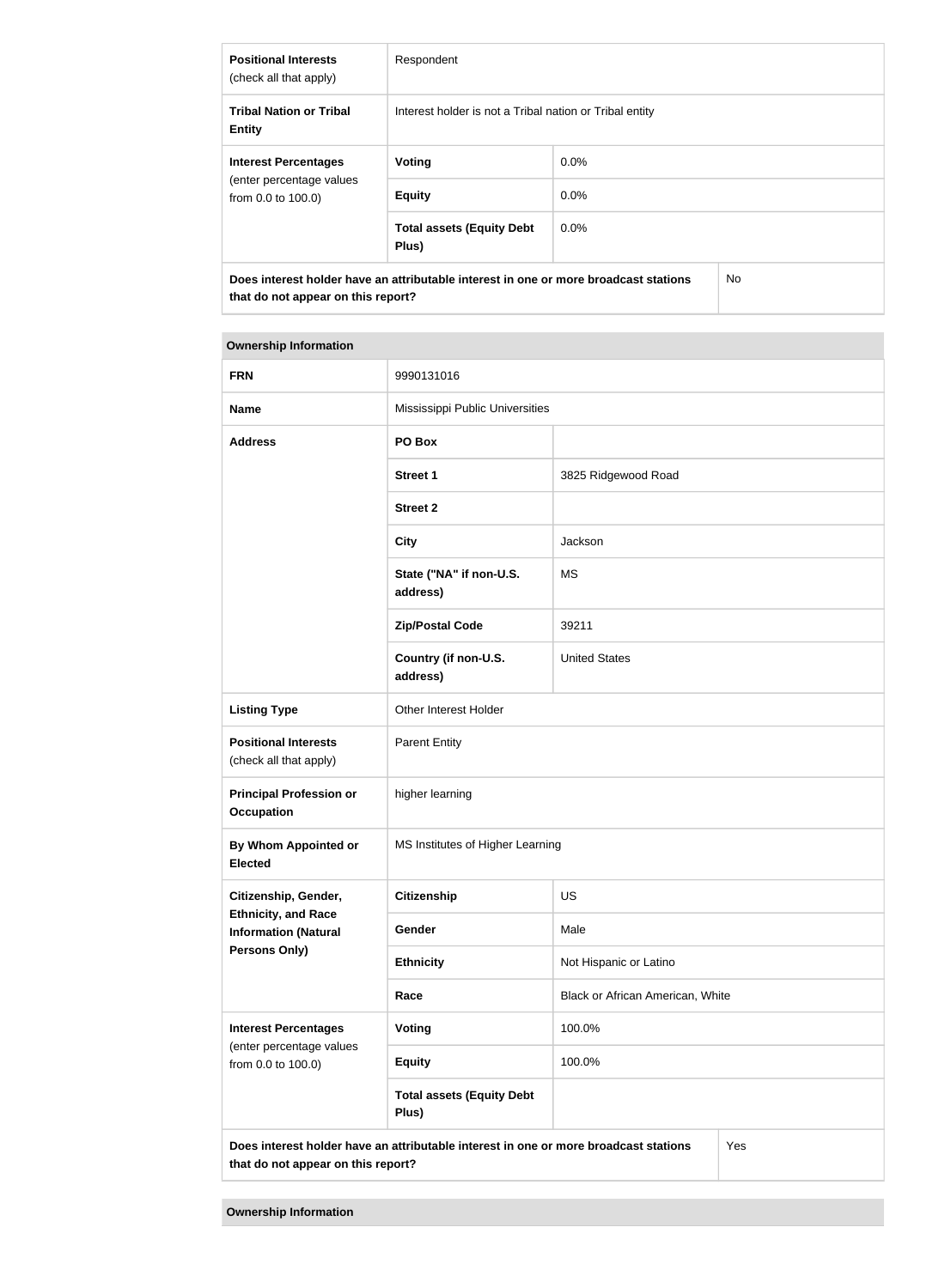| <b>FRN</b>                                                                                                                       | 9990131025                                            |                                  |  |  |
|----------------------------------------------------------------------------------------------------------------------------------|-------------------------------------------------------|----------------------------------|--|--|
| <b>Name</b>                                                                                                                      | Shane Hooper                                          |                                  |  |  |
| <b>Address</b>                                                                                                                   | PO Box                                                |                                  |  |  |
|                                                                                                                                  | <b>Street 1</b>                                       | 3825 Ridgewood Road              |  |  |
|                                                                                                                                  | <b>Street 2</b>                                       |                                  |  |  |
|                                                                                                                                  | <b>City</b>                                           | Jackson                          |  |  |
|                                                                                                                                  | State ("NA" if non-U.S.<br>address)                   | <b>MS</b>                        |  |  |
|                                                                                                                                  | <b>Zip/Postal Code</b>                                | 39211                            |  |  |
|                                                                                                                                  | Country (if non-U.S.<br>address)                      | <b>United States</b>             |  |  |
| <b>Listing Type</b>                                                                                                              | Other Interest Holder                                 |                                  |  |  |
| <b>Positional Interests</b><br>(check all that apply)                                                                            | Member of Governing Board (or other governing entity) |                                  |  |  |
| <b>Principal Profession or</b><br><b>Occupation</b>                                                                              | insurance                                             |                                  |  |  |
| By Whom Appointed or<br><b>Elected</b>                                                                                           | Phil Bryant                                           |                                  |  |  |
| Citizenship, Gender,                                                                                                             | <b>Citizenship</b>                                    | US                               |  |  |
| <b>Ethnicity, and Race</b><br><b>Information (Natural</b>                                                                        | Gender                                                | Male                             |  |  |
| <b>Persons Only)</b>                                                                                                             | <b>Ethnicity</b>                                      | Not Hispanic or Latino           |  |  |
|                                                                                                                                  | Race                                                  | <b>Black or African American</b> |  |  |
| <b>Interest Percentages</b><br>(enter percentage values                                                                          | <b>Voting</b>                                         | 0.0%                             |  |  |
| from 0.0 to 100.0)                                                                                                               | <b>Equity</b>                                         | 0.0%                             |  |  |
|                                                                                                                                  | <b>Total assets (Equity Debt</b><br>Plus)             |                                  |  |  |
| Does interest holder have an attributable interest in one or more broadcast stations<br>No<br>that do not appear on this report? |                                                       |                                  |  |  |

#### **Ownership Information**

| <b>FRN</b>     | 9990131027                          |                      |  |
|----------------|-------------------------------------|----------------------|--|
| <b>Name</b>    | Tom Duff                            |                      |  |
| <b>Address</b> | PO Box                              |                      |  |
|                | <b>Street 1</b>                     | 3825 Ridgewood Road  |  |
|                | <b>Street 2</b>                     |                      |  |
|                | <b>City</b>                         | Jackson              |  |
|                | State ("NA" if non-U.S.<br>address) | <b>MS</b>            |  |
|                | <b>Zip/Postal Code</b>              | 39211                |  |
|                | Country (if non-U.S.<br>address)    | <b>United States</b> |  |
|                |                                     |                      |  |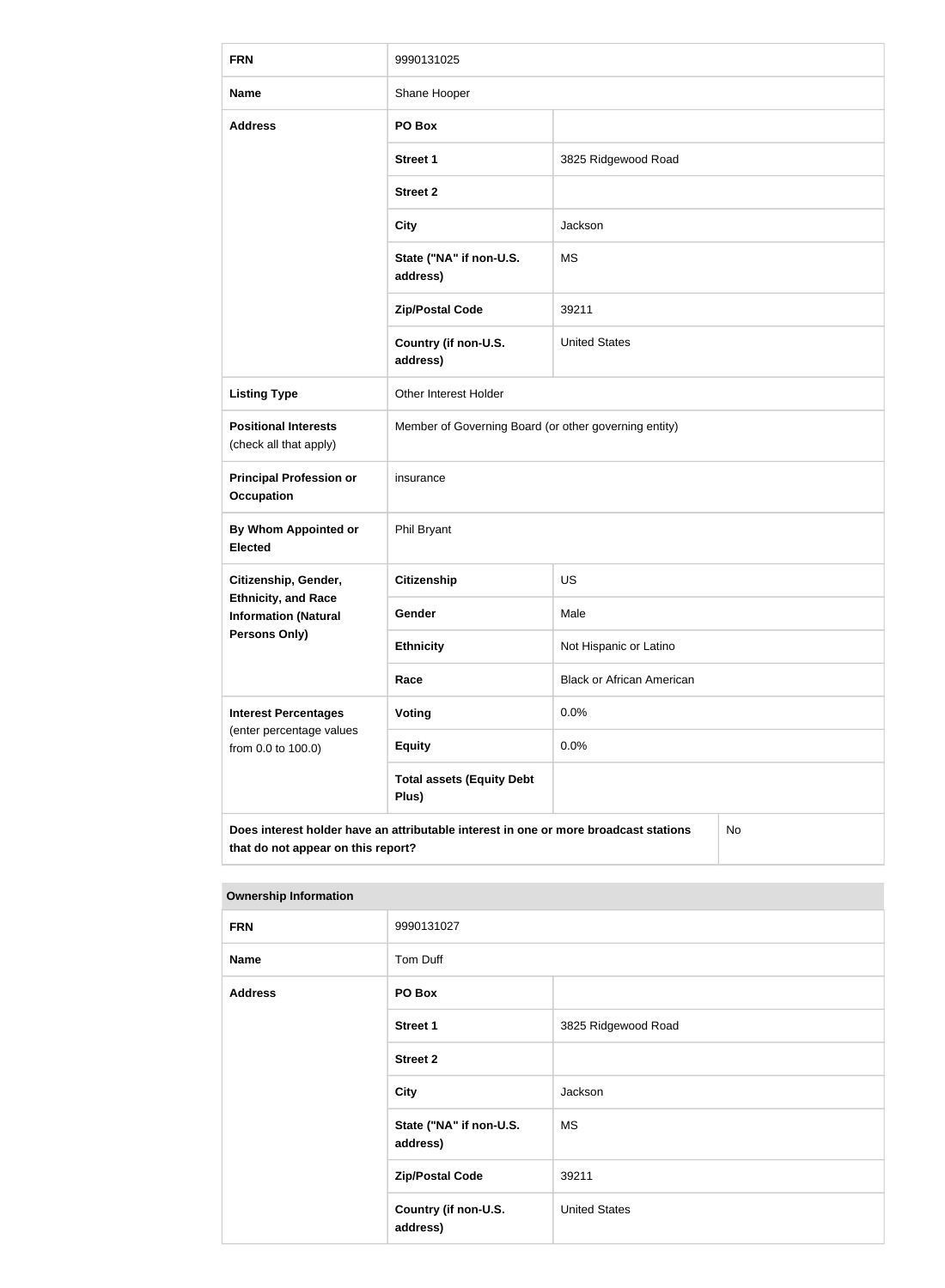| <b>Listing Type</b>                                                                        | <b>Other Interest Holder</b>                          |                        |  |  |
|--------------------------------------------------------------------------------------------|-------------------------------------------------------|------------------------|--|--|
| <b>Positional Interests</b><br>(check all that apply)                                      | Member of Governing Board (or other governing entity) |                        |  |  |
| <b>Principal Profession or</b><br><b>Occupation</b>                                        | investing                                             |                        |  |  |
| By Whom Appointed or<br><b>Elected</b>                                                     | Phil Bryant                                           |                        |  |  |
| Citizenship, Gender,                                                                       | <b>Citizenship</b>                                    | US                     |  |  |
| <b>Ethnicity, and Race</b><br><b>Information (Natural</b>                                  | <b>Gender</b>                                         | Male                   |  |  |
| Persons Only)                                                                              | <b>Ethnicity</b>                                      | Not Hispanic or Latino |  |  |
|                                                                                            | Race                                                  | White                  |  |  |
| <b>Interest Percentages</b>                                                                | Voting                                                | 0.0%                   |  |  |
| (enter percentage values<br>from 0.0 to 100.0)                                             | <b>Equity</b>                                         | 0.0%                   |  |  |
|                                                                                            | <b>Total assets (Equity Debt</b><br>Plus)             |                        |  |  |
| Does interest holder have an attributable interest in one or more broadcast stations<br>No |                                                       |                        |  |  |

| <b>Ownership Information</b>                              |                                                       |                        |  |  |  |
|-----------------------------------------------------------|-------------------------------------------------------|------------------------|--|--|--|
| <b>FRN</b>                                                | 9990131029                                            |                        |  |  |  |
| <b>Name</b>                                               | Ford Dye                                              |                        |  |  |  |
| <b>Address</b>                                            | PO Box                                                |                        |  |  |  |
|                                                           | <b>Street 1</b>                                       | 3825 Ridgewood Road    |  |  |  |
|                                                           | <b>Street 2</b>                                       |                        |  |  |  |
|                                                           | <b>City</b>                                           | Jackson                |  |  |  |
|                                                           | State ("NA" if non-U.S.<br>address)                   | <b>MS</b>              |  |  |  |
|                                                           | <b>Zip/Postal Code</b>                                | 39211                  |  |  |  |
|                                                           | Country (if non-U.S.<br>address)                      | <b>United States</b>   |  |  |  |
| <b>Listing Type</b>                                       | Other Interest Holder                                 |                        |  |  |  |
| <b>Positional Interests</b><br>(check all that apply)     | Member of Governing Board (or other governing entity) |                        |  |  |  |
| <b>Principal Profession or</b><br><b>Occupation</b>       | doctor                                                |                        |  |  |  |
| By Whom Appointed or<br><b>Elected</b>                    | Phil Bryant                                           |                        |  |  |  |
| Citizenship, Gender,                                      | <b>Citizenship</b>                                    | US                     |  |  |  |
| <b>Ethnicity, and Race</b><br><b>Information (Natural</b> | Gender                                                | Male                   |  |  |  |
| <b>Persons Only)</b>                                      | <b>Ethnicity</b>                                      | Not Hispanic or Latino |  |  |  |

**Race** White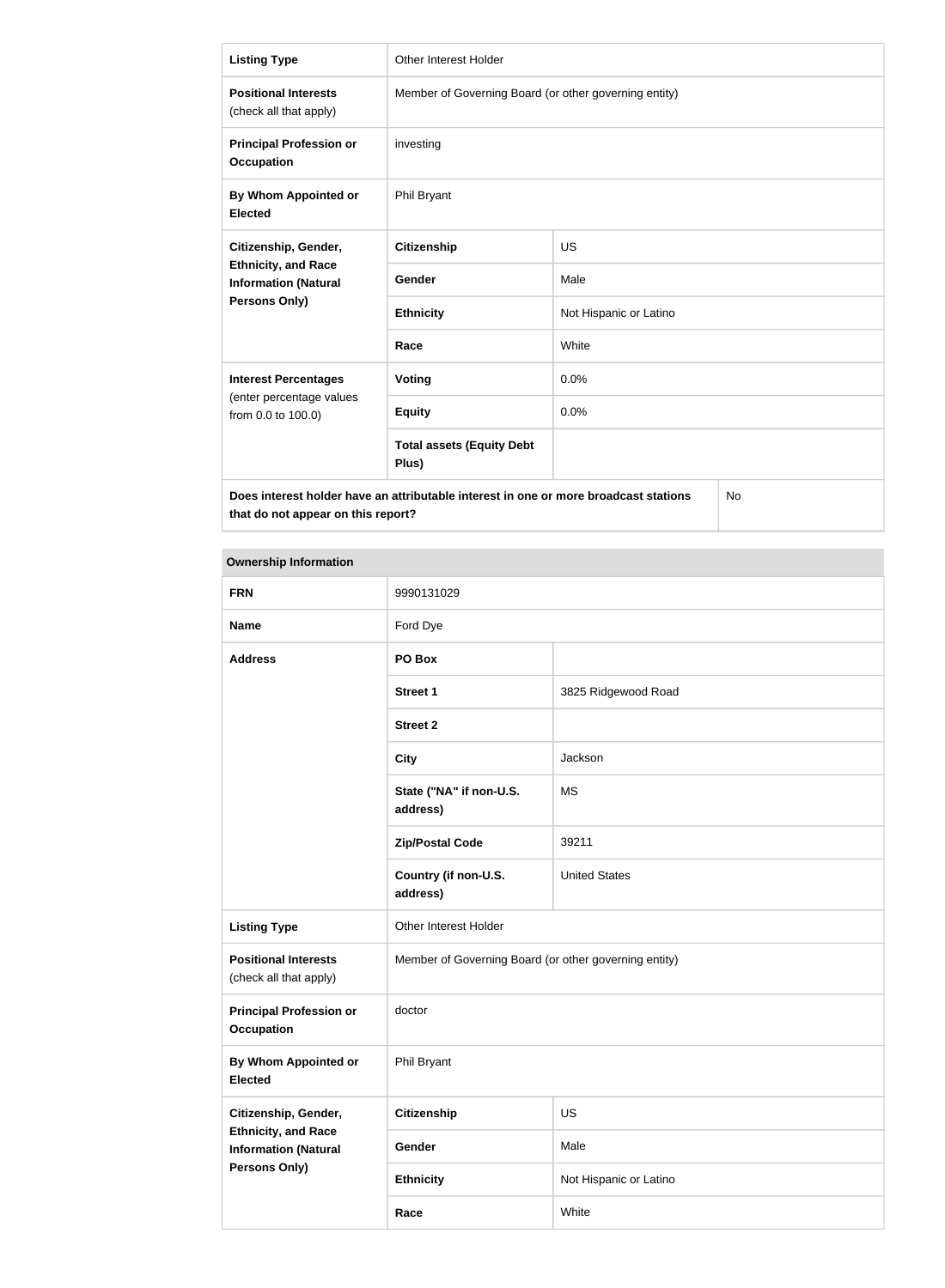| <b>Interest Percentages</b><br>(enter percentage values<br>from 0.0 to 100.0) | Voting                                                                               | $0.0\%$ |    |
|-------------------------------------------------------------------------------|--------------------------------------------------------------------------------------|---------|----|
|                                                                               | <b>Equity</b>                                                                        | $0.0\%$ |    |
|                                                                               | <b>Total assets (Equity Debt</b><br>Plus)                                            |         |    |
|                                                                               | Does interest holder have an attributable interest in one or more broadcast stations |         | No |

| <b>Ownership Information</b>                          |                                                       |                      |
|-------------------------------------------------------|-------------------------------------------------------|----------------------|
| <b>FRN</b>                                            | 9990131030                                            |                      |
| <b>Name</b>                                           | Ann Hannaford Lamar                                   |                      |
| <b>Address</b>                                        | PO Box                                                |                      |
|                                                       | <b>Street 1</b>                                       | 3825 Ridgewood Road  |
|                                                       | <b>Street 2</b>                                       |                      |
|                                                       | <b>City</b>                                           | Jackson              |
|                                                       | State ("NA" if non-U.S.<br>address)                   | <b>MS</b>            |
|                                                       | <b>Zip/Postal Code</b>                                | 39211                |
|                                                       | Country (if non-U.S.<br>address)                      | <b>United States</b> |
| <b>Listing Type</b>                                   | Other Interest Holder                                 |                      |
| <b>Positional Interests</b><br>(check all that apply) | Member of Governing Board (or other governing entity) |                      |

| <b>Principal Profession or</b><br><b>Occupation</b>                           | lawyer                           |                        |
|-------------------------------------------------------------------------------|----------------------------------|------------------------|
| By Whom Appointed or<br><b>Elected</b>                                        | Phil Bryant                      |                        |
| Citizenship, Gender,                                                          | Citizenship                      | <b>US</b>              |
| <b>Ethnicity, and Race</b><br><b>Information (Natural</b>                     | <b>Gender</b>                    | Female                 |
| <b>Persons Only)</b>                                                          | <b>Ethnicity</b>                 | Not Hispanic or Latino |
|                                                                               | Race                             | White                  |
| <b>Interest Percentages</b><br>(enter percentage values<br>from 0.0 to 100.0) | <b>Voting</b>                    | 0.0%                   |
|                                                                               | <b>Equity</b>                    | 0.0%                   |
|                                                                               | <b>Total assets (Equity Debt</b> |                        |

**Does interest holder have an attributable interest in one or more broadcast stations that do not appear on this report?**

**Plus)**

No

#### **Ownership Information**

| <b>FRN</b>     | 9990131033            |  |
|----------------|-----------------------|--|
| <b>Name</b>    | Alfred E. McNair, Jr. |  |
| <b>Address</b> | PO Box                |  |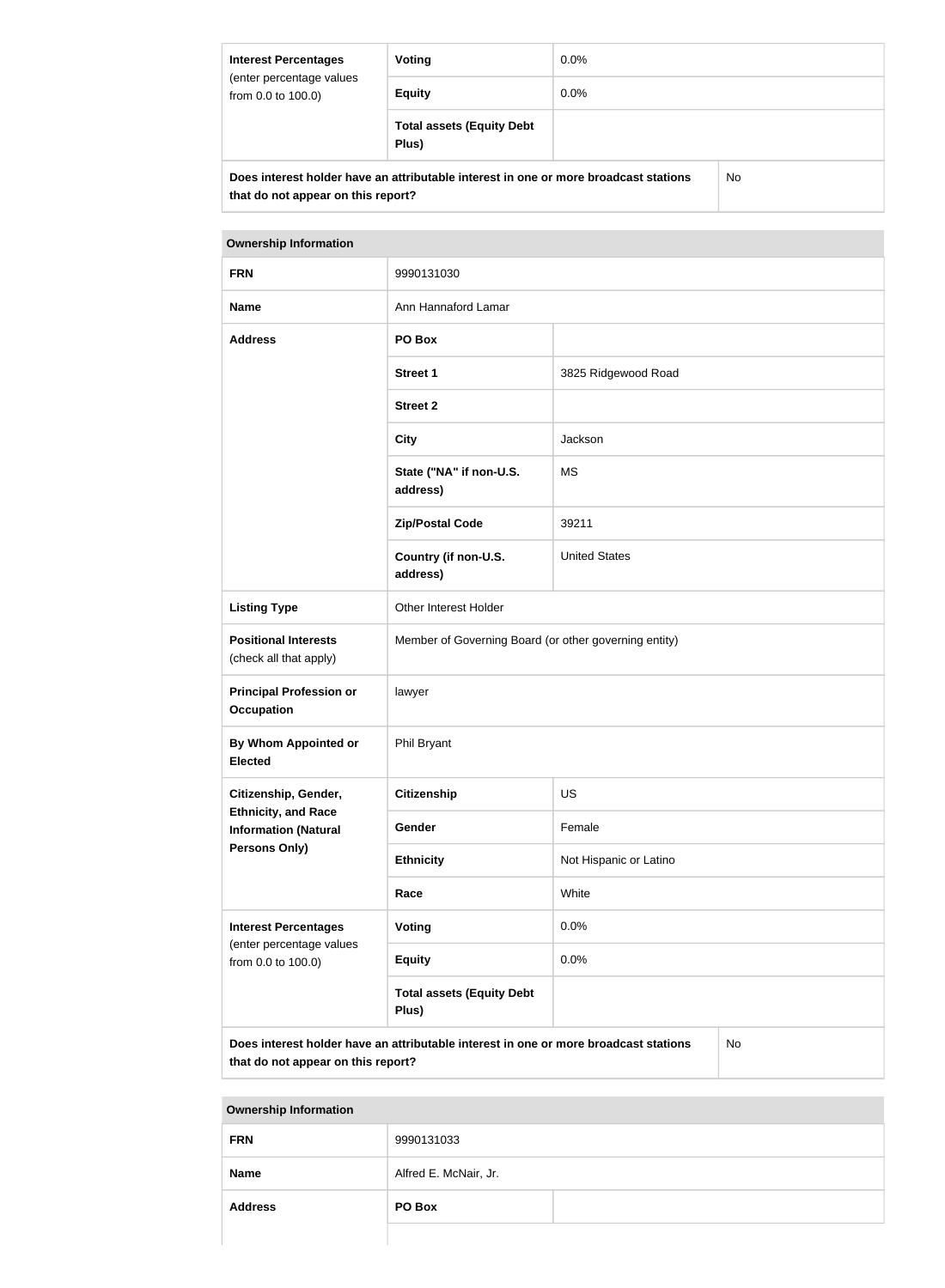|                                                           | <b>Street 1</b>                                                                      | 3825 Ridgewood Road              |  |
|-----------------------------------------------------------|--------------------------------------------------------------------------------------|----------------------------------|--|
|                                                           | <b>Street 2</b>                                                                      |                                  |  |
|                                                           | <b>City</b>                                                                          | Jackson                          |  |
|                                                           | State ("NA" if non-U.S.<br>address)                                                  | <b>MS</b>                        |  |
|                                                           | <b>Zip/Postal Code</b>                                                               | 39211                            |  |
|                                                           | Country (if non-U.S.<br>address)                                                     | <b>United States</b>             |  |
| <b>Listing Type</b>                                       | Other Interest Holder                                                                |                                  |  |
| <b>Positional Interests</b><br>(check all that apply)     | Member of Governing Board (or other governing entity)                                |                                  |  |
| <b>Principal Profession or</b><br><b>Occupation</b>       | doctor                                                                               |                                  |  |
| By Whom Appointed or<br><b>Elected</b>                    | Phil Bryant                                                                          |                                  |  |
| Citizenship, Gender,                                      | <b>Citizenship</b>                                                                   | <b>US</b>                        |  |
| <b>Ethnicity, and Race</b><br><b>Information (Natural</b> | Gender                                                                               | Male                             |  |
| <b>Persons Only)</b>                                      | <b>Ethnicity</b>                                                                     | Not Hispanic or Latino           |  |
|                                                           | Race                                                                                 | <b>Black or African American</b> |  |
| <b>Interest Percentages</b>                               | Voting                                                                               | 0.0%                             |  |
| (enter percentage values<br>from 0.0 to 100.0)            | <b>Equity</b>                                                                        | 0.0%                             |  |
|                                                           | <b>Total assets (Equity Debt</b><br>Plus)                                            |                                  |  |
|                                                           | Does interest holder have an attributable interest in one or more broadcast stations | No                               |  |

| <b>Ownership Information</b> |
|------------------------------|

| <b>FRN</b>                                            | 9990131037                                            |                      |
|-------------------------------------------------------|-------------------------------------------------------|----------------------|
| <b>Name</b>                                           | Chip Morgan                                           |                      |
| <b>Address</b>                                        | PO Box                                                |                      |
|                                                       | <b>Street 1</b>                                       | 3825 Ridgewood Road  |
|                                                       | <b>Street 2</b>                                       |                      |
|                                                       | <b>City</b>                                           | Jackson              |
|                                                       | State ("NA" if non-U.S.<br>address)                   | <b>MS</b>            |
|                                                       | <b>Zip/Postal Code</b>                                | 39211                |
|                                                       | Country (if non-U.S.<br>address)                      | <b>United States</b> |
| <b>Listing Type</b>                                   | Other Interest Holder                                 |                      |
| <b>Positional Interests</b><br>(check all that apply) | Member of Governing Board (or other governing entity) |                      |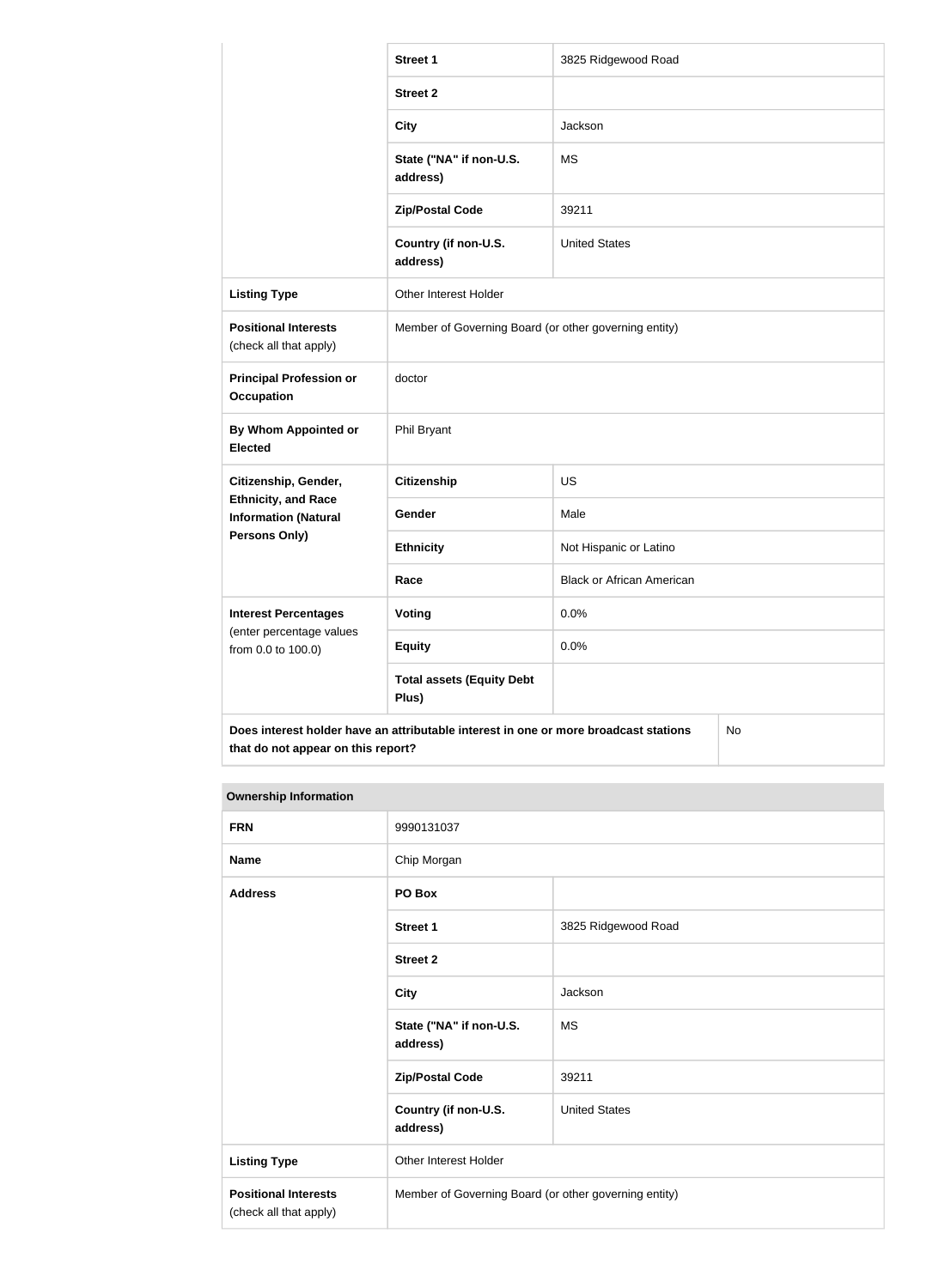| <b>Principal Profession or</b><br><b>Occupation</b>                                                | vice-president                            |                        |  |
|----------------------------------------------------------------------------------------------------|-------------------------------------------|------------------------|--|
| By Whom Appointed or<br><b>Elected</b>                                                             | Phil Bryant                               |                        |  |
| Citizenship, Gender,<br><b>Ethnicity, and Race</b><br><b>Information (Natural</b><br>Persons Only) | <b>Citizenship</b>                        | <b>US</b>              |  |
|                                                                                                    | Gender                                    | Male                   |  |
|                                                                                                    | <b>Ethnicity</b>                          | Not Hispanic or Latino |  |
|                                                                                                    | Race                                      | White                  |  |
| <b>Interest Percentages</b>                                                                        | <b>Voting</b>                             | 0.0%                   |  |
| (enter percentage values<br>from 0.0 to 100.0)                                                     | <b>Equity</b>                             | 0.0%                   |  |
|                                                                                                    | <b>Total assets (Equity Debt</b><br>Plus) |                        |  |
| <b>No</b><br>Does interest holder have an attributable interest in one or more broadcast stations  |                                           |                        |  |

**Ownership Information**

| <b>FRN</b>                                                | 9990131039                                            |                        |
|-----------------------------------------------------------|-------------------------------------------------------|------------------------|
| <b>Name</b>                                               | <b>Hal Parker</b>                                     |                        |
| <b>Address</b>                                            | PO Box                                                |                        |
|                                                           | Street 1                                              | 3825 Ridgewood Road    |
|                                                           | <b>Street 2</b>                                       |                        |
|                                                           | <b>City</b>                                           | Jackson                |
|                                                           | State ("NA" if non-U.S.<br>address)                   | <b>MS</b>              |
|                                                           | <b>Zip/Postal Code</b>                                | 39211                  |
|                                                           | Country (if non-U.S.<br>address)                      | <b>United States</b>   |
| <b>Listing Type</b>                                       | Other Interest Holder                                 |                        |
| <b>Positional Interests</b><br>(check all that apply)     | Member of Governing Board (or other governing entity) |                        |
| <b>Principal Profession or</b><br><b>Occupation</b>       | partner                                               |                        |
| By Whom Appointed or<br><b>Elected</b>                    | Phil Bryant                                           |                        |
| Citizenship, Gender,                                      | <b>Citizenship</b>                                    | US                     |
| <b>Ethnicity, and Race</b><br><b>Information (Natural</b> | Gender                                                | Male                   |
| Persons Only)                                             | <b>Ethnicity</b>                                      | Not Hispanic or Latino |
|                                                           | Race                                                  | White                  |
| <b>Interest Percentages</b>                               | <b>Voting</b>                                         | 0.0%                   |
| (enter percentage values<br>from 0.0 to 100.0)            | <b>Equity</b>                                         | 0.0%                   |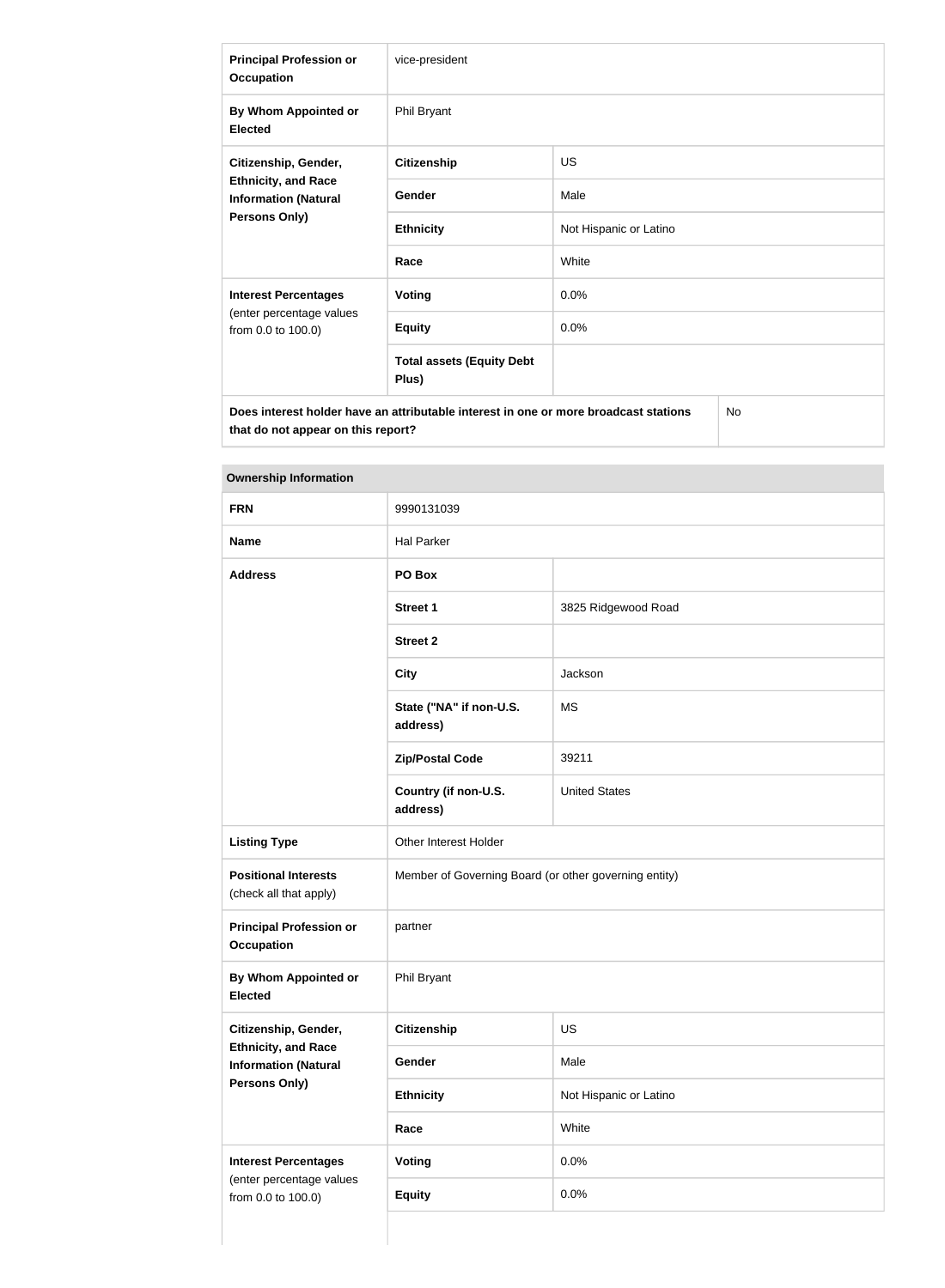|                                                                                                                            | <b>Total assets (Equity Debt</b><br>Plus) |           |
|----------------------------------------------------------------------------------------------------------------------------|-------------------------------------------|-----------|
| Does interest holder have an attributable interest in one or more broadcast stations<br>that do not appear on this report? |                                           | <b>No</b> |

| <b>Ownership Information</b>                                                                                                     |                                                       |                        |  |
|----------------------------------------------------------------------------------------------------------------------------------|-------------------------------------------------------|------------------------|--|
| <b>FRN</b>                                                                                                                       | 9990131047                                            |                        |  |
| <b>Name</b>                                                                                                                      | J. Walt Starr                                         |                        |  |
| <b>Address</b>                                                                                                                   | PO Box                                                |                        |  |
|                                                                                                                                  | <b>Street 1</b>                                       | 3825 Ridgewood Road    |  |
|                                                                                                                                  | <b>Street 2</b>                                       |                        |  |
|                                                                                                                                  | <b>City</b>                                           | Jackson                |  |
|                                                                                                                                  | State ("NA" if non-U.S.<br>address)                   | <b>MS</b>              |  |
|                                                                                                                                  | <b>Zip/Postal Code</b>                                | 39211                  |  |
|                                                                                                                                  | Country (if non-U.S.<br>address)                      | <b>United States</b>   |  |
| <b>Listing Type</b>                                                                                                              | Other Interest Holder                                 |                        |  |
| <b>Positional Interests</b><br>(check all that apply)                                                                            | Member of Governing Board (or other governing entity) |                        |  |
| <b>Principal Profession or</b><br><b>Occupation</b>                                                                              | doctor                                                |                        |  |
| <b>By Whom Appointed or</b><br><b>Elected</b>                                                                                    | Phil Bryant                                           |                        |  |
| Citizenship, Gender,                                                                                                             | <b>Citizenship</b>                                    | US                     |  |
| <b>Ethnicity, and Race</b><br><b>Information (Natural</b>                                                                        | Gender                                                | Male                   |  |
| <b>Persons Only)</b>                                                                                                             | <b>Ethnicity</b>                                      | Not Hispanic or Latino |  |
|                                                                                                                                  | Race                                                  | White                  |  |
| <b>Interest Percentages</b><br>(enter percentage values                                                                          | Voting                                                | 0.0%                   |  |
| from 0.0 to 100.0)                                                                                                               | <b>Equity</b>                                         | 0.0%                   |  |
|                                                                                                                                  | <b>Total assets (Equity Debt</b><br>Plus)             |                        |  |
| Does interest holder have an attributable interest in one or more broadcast stations<br>No<br>that do not appear on this report? |                                                       |                        |  |

| <b>Ownership Information</b> |                      |                     |
|------------------------------|----------------------|---------------------|
| <b>FRN</b>                   | 9990139872           |                     |
| <b>Name</b>                  | Powell Ogletree, Jr. |                     |
| <b>Address</b>               | PO Box               |                     |
|                              | <b>Street 1</b>      | 3825 Ridgewood Road |
|                              | <b>Street 2</b>      |                     |
|                              |                      |                     |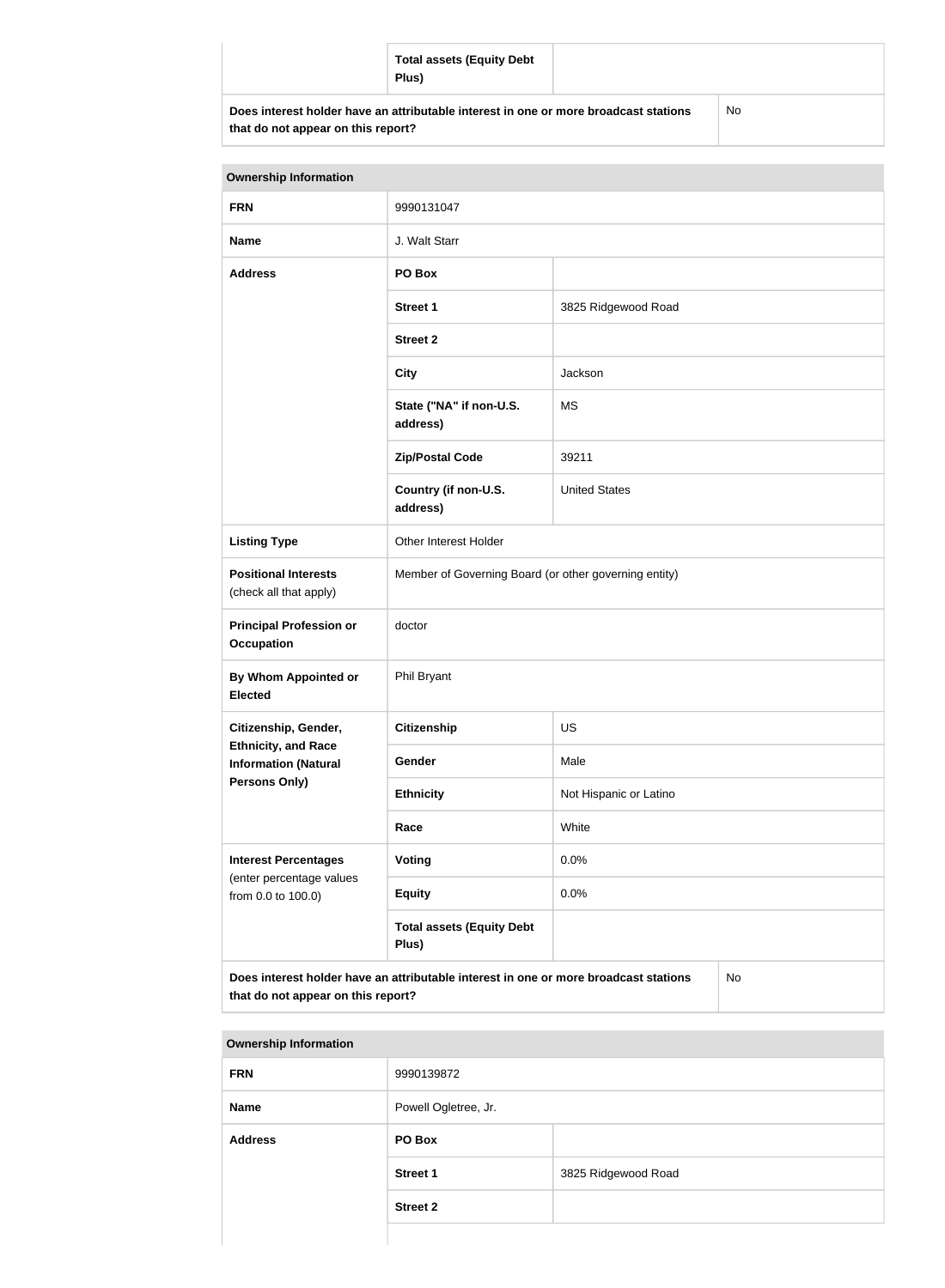|                                                                                                                                  | <b>City</b>                                           | Jackson                |  |
|----------------------------------------------------------------------------------------------------------------------------------|-------------------------------------------------------|------------------------|--|
|                                                                                                                                  | State ("NA" if non-U.S.<br>address)                   | <b>MS</b>              |  |
|                                                                                                                                  | <b>Zip/Postal Code</b>                                | 39211                  |  |
|                                                                                                                                  | Country (if non-U.S.<br>address)                      | <b>United States</b>   |  |
| <b>Listing Type</b>                                                                                                              | Other Interest Holder                                 |                        |  |
| <b>Positional Interests</b><br>(check all that apply)                                                                            | Member of Governing Board (or other governing entity) |                        |  |
| <b>Principal Profession or</b><br><b>Occupation</b>                                                                              | lawyer                                                |                        |  |
| <b>By Whom Appointed or</b><br><b>Elected</b>                                                                                    | Phil Bryant                                           |                        |  |
| Citizenship, Gender,<br><b>Ethnicity, and Race</b><br><b>Information (Natural</b><br>Persons Only)                               | <b>Citizenship</b>                                    | <b>US</b>              |  |
|                                                                                                                                  | Gender                                                | Male                   |  |
|                                                                                                                                  | <b>Ethnicity</b>                                      | Not Hispanic or Latino |  |
|                                                                                                                                  | Race                                                  | White                  |  |
| <b>Interest Percentages</b><br>(enter percentage values<br>from 0.0 to 100.0)                                                    | Voting                                                | 0.0%                   |  |
|                                                                                                                                  | <b>Equity</b>                                         | 0.0%                   |  |
|                                                                                                                                  | <b>Total assets (Equity Debt</b><br>Plus)             |                        |  |
| Does interest holder have an attributable interest in one or more broadcast stations<br>No<br>that do not appear on this report? |                                                       |                        |  |

| <b>Ownership Information</b>                          |                                                       |                      |
|-------------------------------------------------------|-------------------------------------------------------|----------------------|
| <b>FRN</b>                                            | 9990139873                                            |                      |
| <b>Name</b>                                           | <b>Bruce Martin</b>                                   |                      |
| <b>Address</b>                                        | PO Box                                                |                      |
|                                                       | <b>Street 1</b>                                       | 3825 Ridgewood Road  |
|                                                       | <b>Street 2</b>                                       |                      |
|                                                       | <b>City</b>                                           | Jackson              |
|                                                       | State ("NA" if non-U.S.<br>address)                   | <b>MS</b>            |
|                                                       | <b>Zip/Postal Code</b>                                | 39211                |
|                                                       | Country (if non-U.S.<br>address)                      | <b>United States</b> |
| <b>Listing Type</b>                                   | Other Interest Holder                                 |                      |
| <b>Positional Interests</b><br>(check all that apply) | Member of Governing Board (or other governing entity) |                      |
| <b>Principal Profession or</b><br><b>Occupation</b>   | Insurance Agent                                       |                      |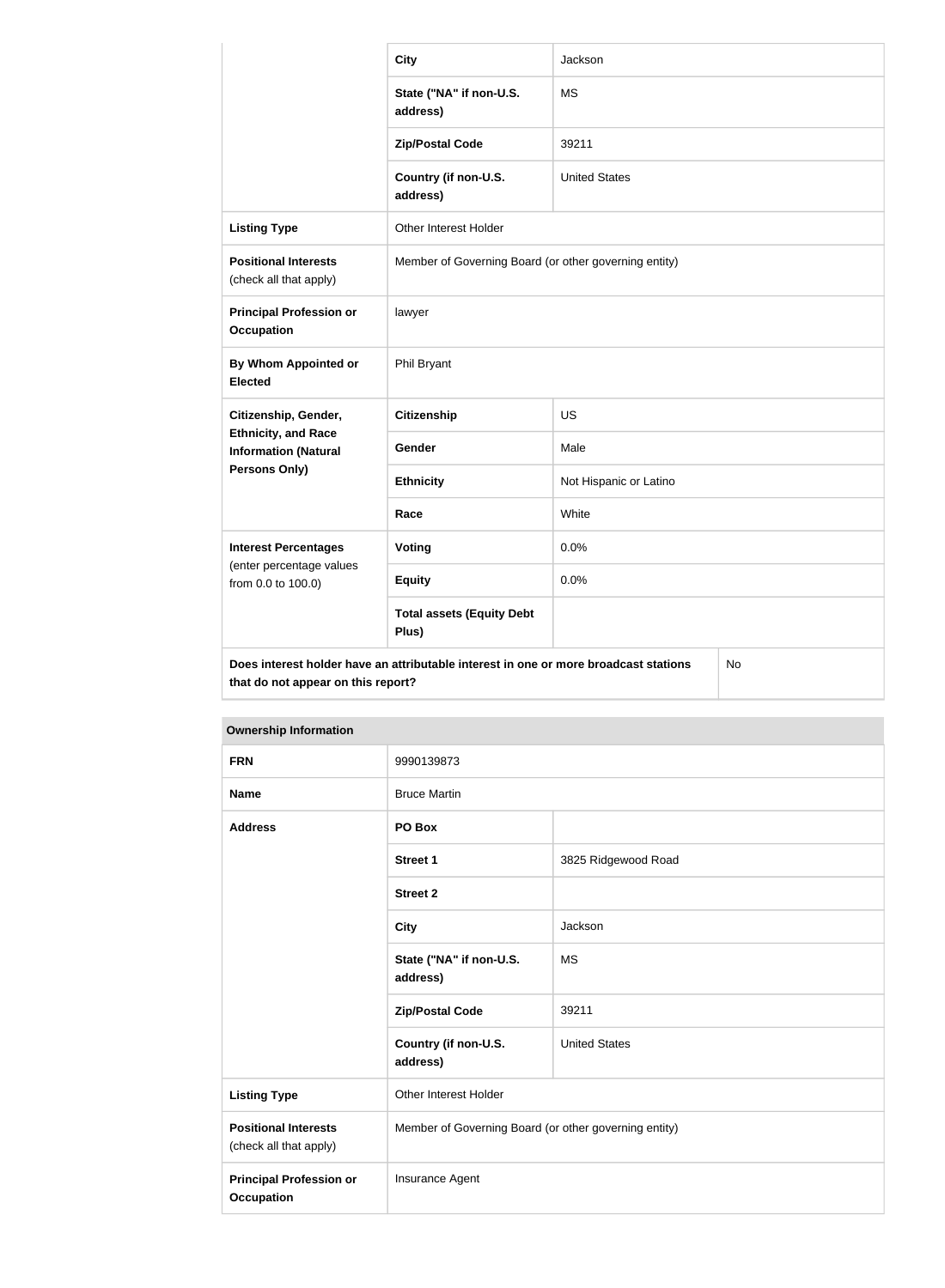| By Whom Appointed or<br><b>Elected</b>                                                                    | Phil Bryant                               |                        |
|-----------------------------------------------------------------------------------------------------------|-------------------------------------------|------------------------|
| Citizenship, Gender,<br><b>Ethnicity, and Race</b><br><b>Information (Natural</b><br><b>Persons Only)</b> | <b>Citizenship</b>                        | <b>US</b>              |
|                                                                                                           | <b>Gender</b>                             | Male                   |
|                                                                                                           | <b>Ethnicity</b>                          | Not Hispanic or Latino |
|                                                                                                           | Race                                      | White                  |
| <b>Interest Percentages</b><br>(enter percentage values<br>from 0.0 to 100.0)                             | Voting                                    | $0.0\%$                |
|                                                                                                           | <b>Equity</b>                             | $0.0\%$                |
|                                                                                                           | <b>Total assets (Equity Debt</b><br>Plus) |                        |
| Does interest holder have an attributable interest in one or more broadcast stations<br>No                |                                           |                        |

| <b>Ownership Information</b>                                                                       |                                                       |                        |
|----------------------------------------------------------------------------------------------------|-------------------------------------------------------|------------------------|
| <b>FRN</b>                                                                                         | 9990139874                                            |                        |
| <b>Name</b>                                                                                        | Jeanne Luckey                                         |                        |
| <b>Address</b>                                                                                     | PO Box                                                |                        |
|                                                                                                    | <b>Street 1</b>                                       | 3825 Ridgewood Road    |
|                                                                                                    | <b>Street 2</b>                                       |                        |
|                                                                                                    | <b>City</b>                                           | Jackson                |
|                                                                                                    | State ("NA" if non-U.S.<br>address)                   | <b>MS</b>              |
|                                                                                                    | <b>Zip/Postal Code</b>                                | 39211                  |
|                                                                                                    | Country (if non-U.S.<br>address)                      | <b>United States</b>   |
| <b>Listing Type</b>                                                                                | Other Interest Holder                                 |                        |
| <b>Positional Interests</b><br>(check all that apply)                                              | Member of Governing Board (or other governing entity) |                        |
| <b>Principal Profession or</b><br><b>Occupation</b>                                                | real estate                                           |                        |
| <b>By Whom Appointed or</b><br><b>Elected</b>                                                      | Phil Bryant                                           |                        |
| Citizenship, Gender,<br><b>Ethnicity, and Race</b><br><b>Information (Natural</b><br>Persons Only) | <b>Citizenship</b>                                    | US                     |
|                                                                                                    | Gender                                                | Female                 |
|                                                                                                    | <b>Ethnicity</b>                                      | Not Hispanic or Latino |
|                                                                                                    | Race                                                  | White                  |
| <b>Interest Percentages</b><br>(enter percentage values<br>from 0.0 to 100.0)                      | <b>Voting</b>                                         | 0.0%                   |
|                                                                                                    | <b>Equity</b>                                         | 0.0%                   |
|                                                                                                    | <b>Total assets (Equity Debt</b><br>Plus)             |                        |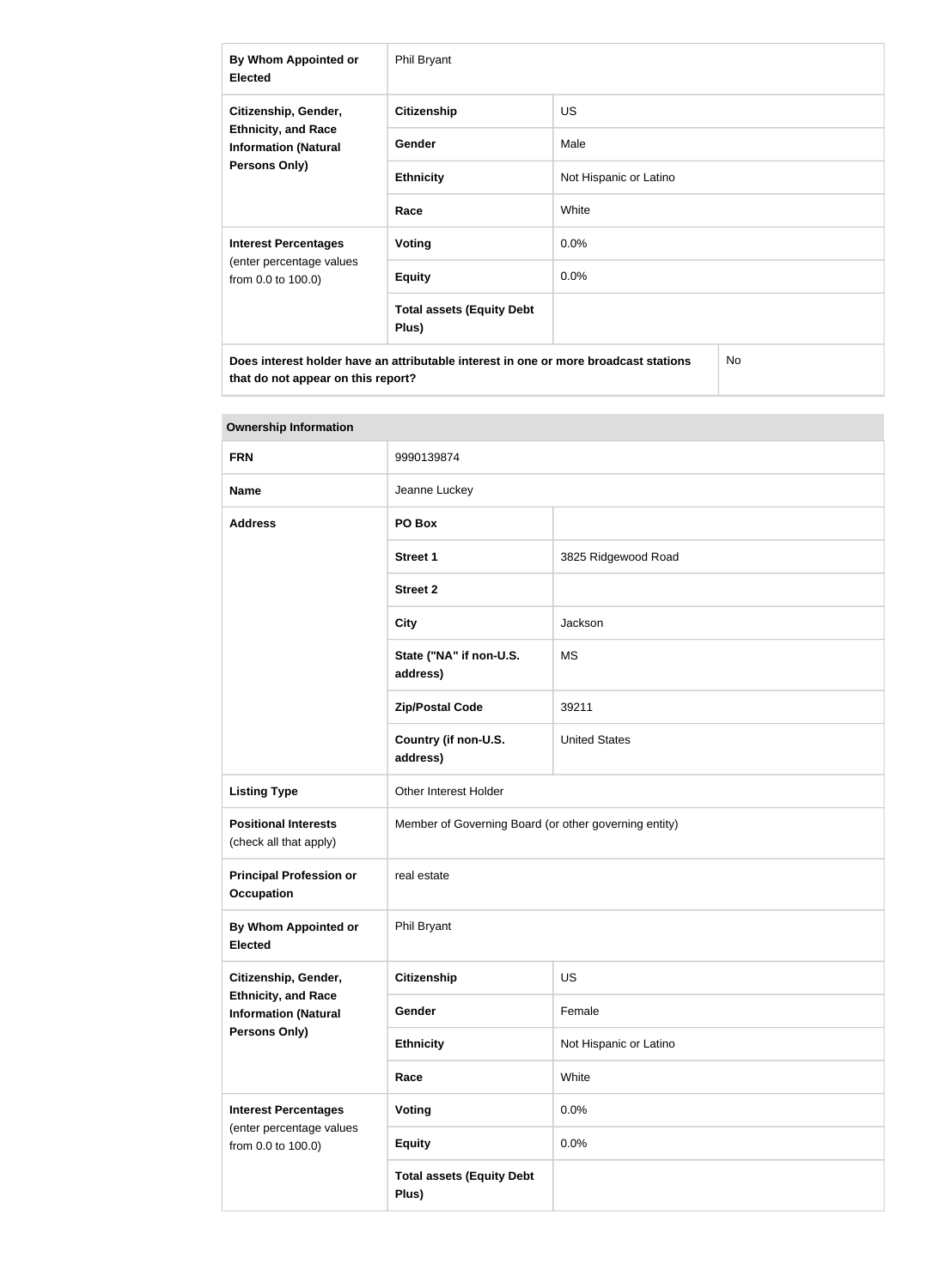**Does interest holder have an attributable interest in one or more broadcast stations that do not appear on this report?**

No

| <b>Ownership Information</b>                                                                                                                               |                                                       |                                  |  |  |
|------------------------------------------------------------------------------------------------------------------------------------------------------------|-------------------------------------------------------|----------------------------------|--|--|
| <b>FRN</b>                                                                                                                                                 | 9990139875                                            |                                  |  |  |
| <b>Name</b>                                                                                                                                                | Steven Cunningham                                     |                                  |  |  |
| <b>Address</b>                                                                                                                                             | PO Box                                                |                                  |  |  |
|                                                                                                                                                            | <b>Street 1</b>                                       | 3825 Ridgewood Road              |  |  |
|                                                                                                                                                            | <b>Street 2</b>                                       |                                  |  |  |
|                                                                                                                                                            | <b>City</b>                                           | Jackson                          |  |  |
|                                                                                                                                                            | State ("NA" if non-U.S.<br>address)                   | <b>MS</b>                        |  |  |
|                                                                                                                                                            | <b>Zip/Postal Code</b>                                | 39211                            |  |  |
|                                                                                                                                                            | Country (if non-U.S.<br>address)                      | <b>United States</b>             |  |  |
| <b>Listing Type</b>                                                                                                                                        | Other Interest Holder                                 |                                  |  |  |
| <b>Positional Interests</b><br>(check all that apply)                                                                                                      | Member of Governing Board (or other governing entity) |                                  |  |  |
| <b>Principal Profession or</b><br><b>Occupation</b>                                                                                                        | radiologist                                           |                                  |  |  |
| By Whom Appointed or<br><b>Elected</b>                                                                                                                     | <b>Phil Bryant</b>                                    |                                  |  |  |
| Citizenship, Gender,<br><b>Ethnicity, and Race</b><br><b>Information (Natural</b>                                                                          | <b>Citizenship</b>                                    | <b>US</b>                        |  |  |
|                                                                                                                                                            | Gender                                                | Male                             |  |  |
| <b>Persons Only)</b>                                                                                                                                       | <b>Ethnicity</b>                                      | Not Hispanic or Latino           |  |  |
|                                                                                                                                                            | Race                                                  | <b>Black or African American</b> |  |  |
| <b>Interest Percentages</b><br>(enter percentage values<br>from 0.0 to 100.0)                                                                              | <b>Voting</b>                                         | 0.0%                             |  |  |
|                                                                                                                                                            | <b>Equity</b>                                         | 0.0%                             |  |  |
|                                                                                                                                                            | <b>Total assets (Equity Debt</b><br>Plus)             |                                  |  |  |
| Does interest holder have an attributable interest in one or more broadcast stations<br>No<br>that do not appear on this report?                           |                                                       |                                  |  |  |
| (b) Respondent certifies that any interests, including equity, financial, or voting<br>Yes<br>interests, not reported in this filing are non-attributable. |                                                       |                                  |  |  |

If "No," submit as an exhibit an explanation.

**(c) Is Respondent seeking an attribution exemption for any officer or director with duties wholly unrelated to the Licensee(s)?**

No

If "Yes," complete the information in the required fields and submit an Exhibit fully describing that individual's duties and responsibilities, and explaining why that individual should not be attributed an interest.